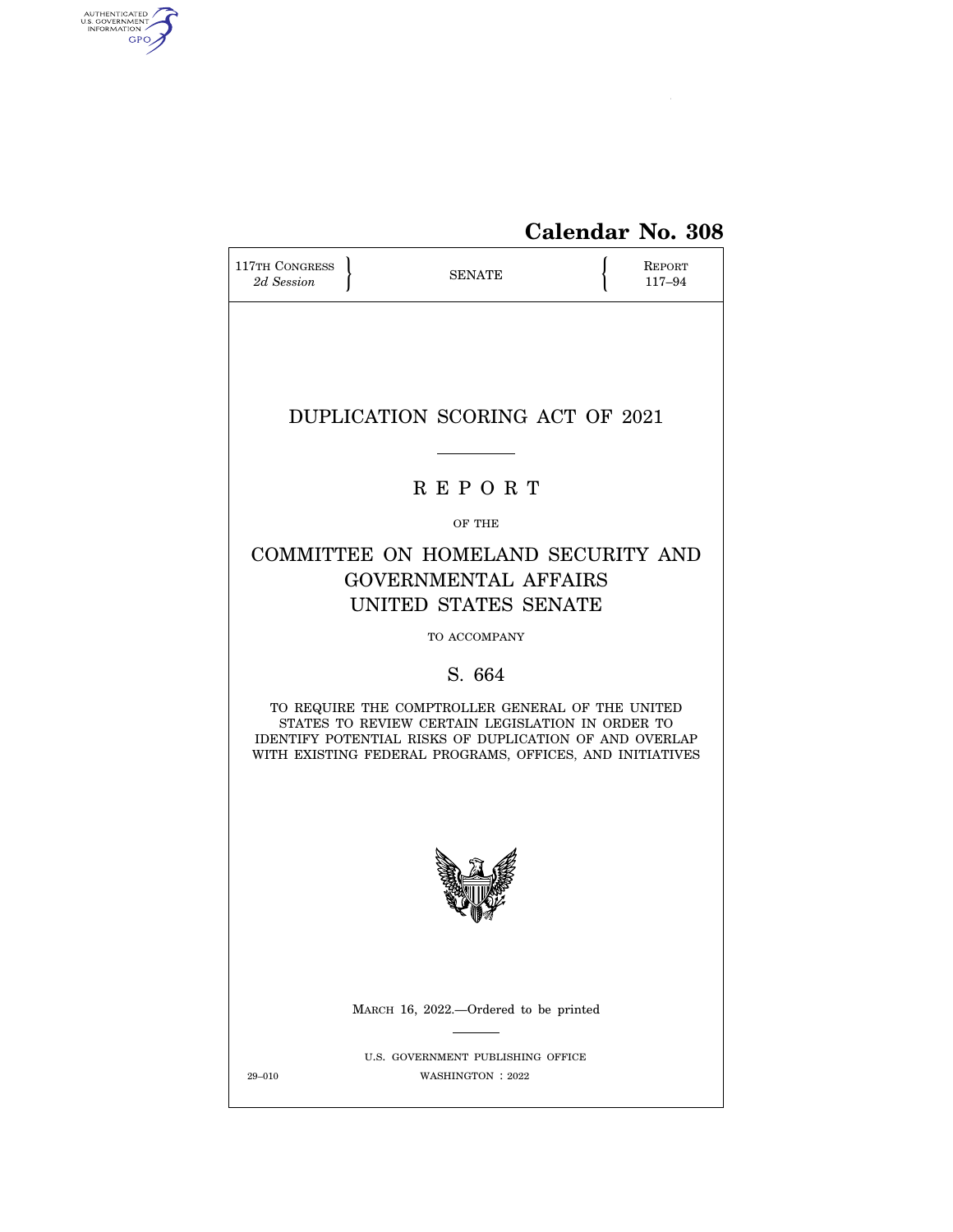#### COMMITTEE ON HOMELAND SECURITY AND GOVERNMENTAL AFFAIRS

THOMAS R. CARPER, Delaware MAGGIE HASSAN, New Hampshire KYRSTEN SINEMA, Arizona JACKY ROSEN, Nevada ALEX PADILLA, California JON OSSOFF, Georgia

GARY C. PETERS, Michigan, *Chairman*  ROB PORTMAN, Ohio RON JOHNSON, Wisconsin RAND PAUL, Kentucky JAMES LANKFORD, Oklahoma MITT ROMNEY, Utah RICK SCOTT, Florida JOSH HAWLEY, Missouri

DAVID M. WEINBERG, *Staff Director*  ZACHARY I. SCHRAM, *Chief Counsel*  LENA C. CHANG, *Director of Governmental Affairs and Senior Counsel*  EMILY I. MANNA, *Professional Staff Member*  PAMELA THIESSEN, *Minority Staff Director*  ANDREW C. DOCKHAM, *Minority Chief Counsel and Deputy Staff Director*  ALLEN L. HUANG, *Minority Counsel*  LAURA W. KILBRIDE, *Chief Clerk*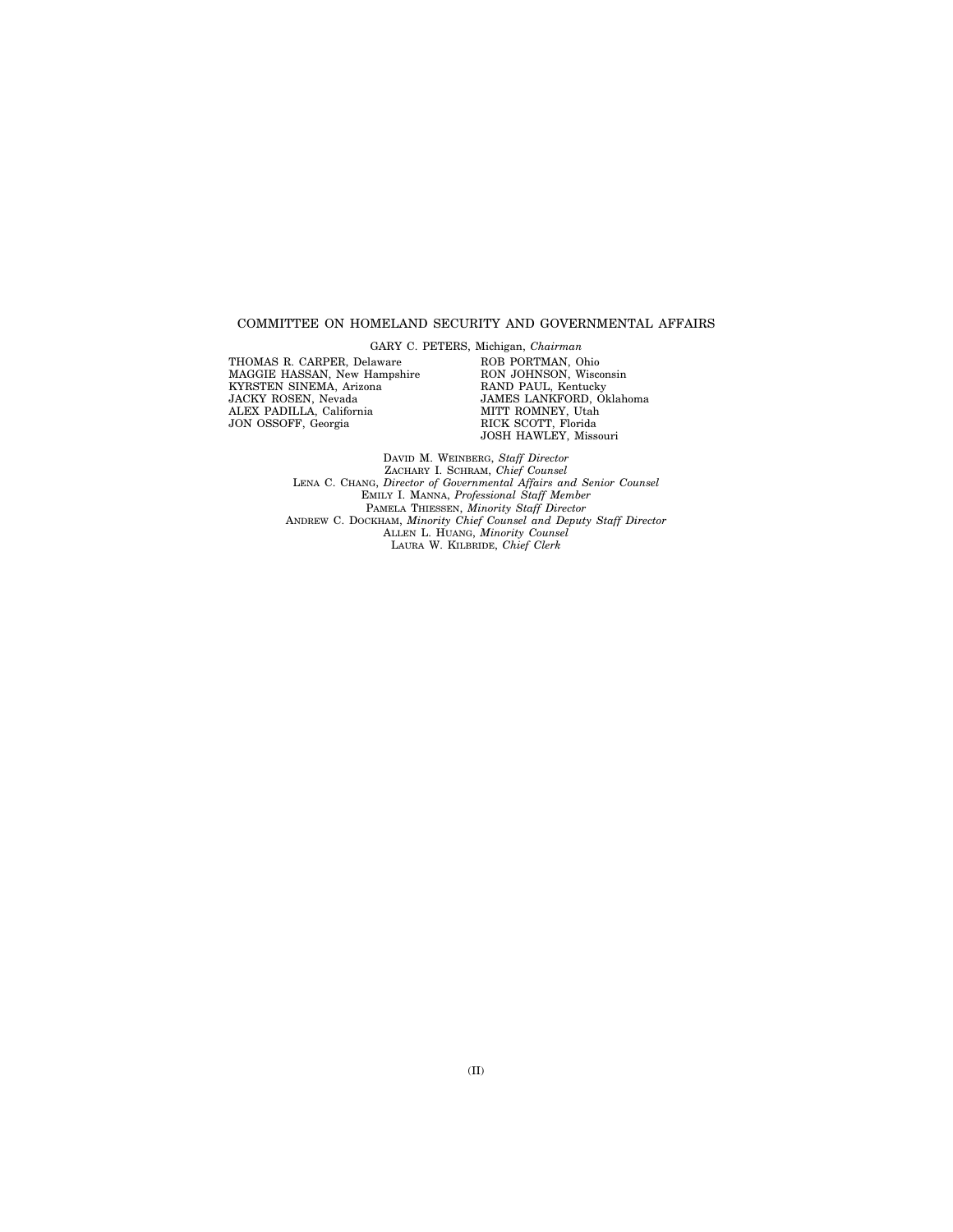# **Calendar No. 308**

Page

117TH CONGRESS **REPORT** 2d Session **117–94 8ENATE 117–94** 

## DUPLICATION SCORING ACT OF 2021

MARCH 16, 2022.—Ordered to be printed

Mr. PETERS, from the Committee on Homeland Security and Governmental Affairs, submitted the following

## R E P O R T

#### [To accompany S. 664]

[Including cost estimate of the Congressional Budget Office]

The Committee on Homeland Security and Governmental Affairs, to which was referred the bill (S. 664) to require the Comptroller General of the United States to review certain legislation in order to identify potential risks of duplication of and overlap with existing Federal programs, offices, and initiatives, having considered the same, reports favorably thereon with amendments and recommends that the bill, as amended, do pass.

#### **CONTENTS**

|  | 1 agu |
|--|-------|
|  |       |
|  |       |
|  |       |
|  |       |
|  |       |
|  |       |
|  |       |
|  |       |

### I. PURPOSE AND SUMMARY

The purpose of S. 664, the Duplication Scoring Act of 2021, is to help prevent duplication of and overlap with existing Federal programs, offices, and initiatives in proposed legislation. The legislation requires the Government Accountability Office (GAO) to review each committee-reported bill or joint resolution and determine if it is at risk of duplicating or overlapping with an existing program, office, or initiative previously identified in a GAO duplication, fragmentation, and overlap report. If it is determined that the bill or resolution is at risk of duplication or overlap, GAO is re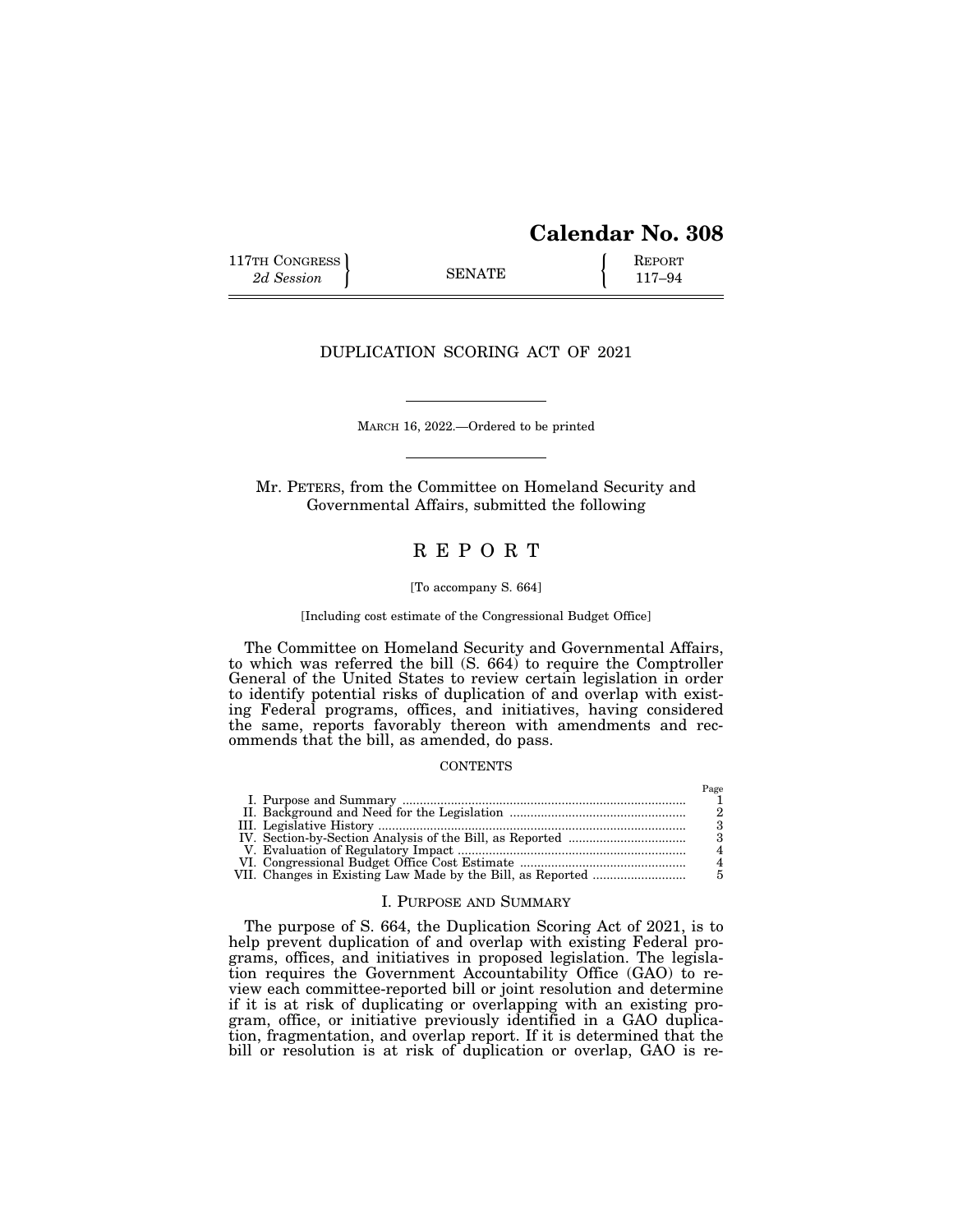quired to identify the name of the new program or initiative, the section of the bill where it is established, and the GAO duplication report where the previous duplication was identified, to submit the information to the Congressional Budget Office (CBO) Director and the committee that reported the bill or resolution, and to publish the information on the GAO website. CBO may include the information as a supplement to its cost estimate when transmitted to the committee.

#### II. BACKGROUND AND THE NEED FOR LEGISLATION

In 2010, Congress passed and the President signed into law the Statutory Pay-As-You-Go Act of 2010. Among other budgetary matters, the bill required the Comptroller General to provide an annual report to Congress identifying programs, agencies, offices, and initiatives with duplicative goals and activities, the cost of such duplication, and recommendations for consolidation or elimination.1 In the first eight annual reports issued from 2011 to 2018, GAO recommended more than 800 actions to Congress or Executive Branch agencies to reduce or eliminate duplication and overlap, save costs, and enhance revenue.<sup>2</sup>

According to GAO, Congress and Executive Branch agencies have partially or fully addressed 621 of those recommendations resulting in \$262 billion in financial benefits.3 GAO also estimates that by fully implementing the remaining open recommendations, tens of billions more dollars could be saved.<sup>4</sup>

On May 21, 2019, Comptroller General Gene Dodaro appeared before the Committee on Homeland Security and Governmental Affairs Subcommittee on Federal Spending Oversight and Emergency Management to review GAO's 2019 duplication, fragmentation, and overlap report and discuss opportunities to reduce overlap and achieve cost savings for the Federal Government.5 During the hearing, an exchange occurred between Subcommittee Chairman Rand Paul and Comptroller General Dodaro about preventing duplication and overlap in the Federal Government from existing in the first place.6 Senator Paul suggested that, given the amount of programmatic information GAO has accumulated over the past eight duplication reports, they work with CBO to review bills that have been reported by committees and report to Congress if they are duplicative of another element in the Federal Government. Comptroller General Dodaro affirmed that this would be a worthy objective to help prevent the creation of new programs that already exist.7

On May 12, 2021, Mr. Dodaro appeared again before the Subcommittee on Emerging Threats and Spending Oversight Subcommittee for a hearing to examine the findings and recommendations of GAO's annual report on duplication, overlap, fragmentation

<sup>1</sup>Statutory Pay-As-You-Go Act of 2010, Pub. L. No. 111–139, 124 Stat. 8.

<sup>&</sup>lt;sup>2</sup> Senate Subcommittee on Federal Spending Oversight and Emergency Management, *Hearing* on *Government Efficiency and Effectiveness*, 116th Cong. (2019) (Statement of Gene L. Dodaro, Comptroller General of the United St

 $^{3}$ *Id.*<br> $^{4}$ *Id.* 

<sup>5</sup> *Id.* 

 $^{6}Id$ . (Statements of Sen. Rand Paul, Chairman, Subcommittee on Federal Spending Oversight and Emergency Management and Gene L. Dodaro, Comptroller General of the United States).  $^{7}Id$ .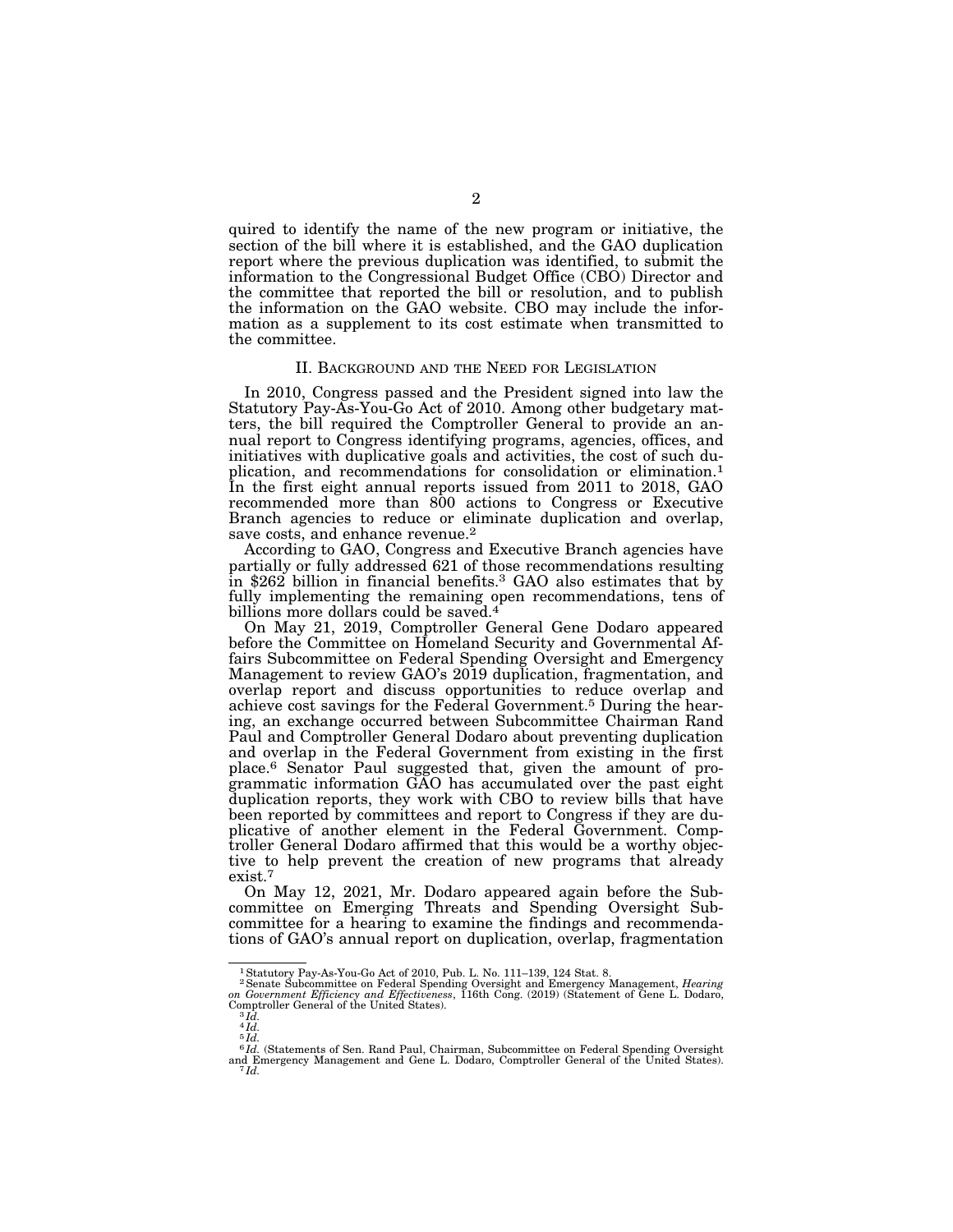and to examine opportunities to achieve financial benefits. Chair Maggie Hassan and Ranking Member Rand Paul reiterated their reasoning for sponsoring the Duplication Scoring Act again in the 117th Congress and reviewed opportunities for reducing duplication within the federal government.8

#### III. LEGISLATIVE HISTORY

Senators Rand Paul (R–KY), Margaret Wood Hassan (D–NH), James Lankford (R–OK), Joni Ernst (R–IA), and Rick Scott (R–FL) introduced S. 664 on March 10, 2021. The bill was referred to the Committee on Homeland Security and Governmental Affairs.

The Committee considered S. 664 at a business meeting on March 17, 2021.

The Committee ordered the bill reported favorably *en bloc* by voice vote with Senators Peters, Rosen, Padilla, Portman, Johnson, Lankford, Romney, Scott and Hawley present.

#### IV. SECTION-BY-SECTION ANALYSIS OF THE BILL, AS REPORTED

#### *Section 1. Short title*

This section provides the short title of the bill as the ''Duplication Scoring Act of 2021."

#### *Section 2. Assessments of reported bills by GAO*

Section 2 adds a new subsection (i) to Section 719 of title 31, United States Code. Subsection (i)(1) defines ''covered bill or joint resolution," "Director," "existing duplicative or overlapping feature," "GAO duplication and overlap report," and "new duplicative or overlapping feature.''

Subsection (i)(2) paragraph (A) requires the Comptroller General, to the extent practicable, to determine the extent to which each committee reported bill or joint resolution is at risk of creating a new program, office, or initiative that is duplicative of or overlaps with an element of the Federal government previously identified in a GAO duplication report. If it is determined that the bill or resolution is at risk of duplication or overlap, the Comptroller General is required to identify the name of the new program, office, or initiative, the section of the bill where it is established, and the GAO duplication report where the duplication was identified, to submit the information to the CBO Director and the committee that reported the bill or resolution, and to publish the information to the GAO website.

Subsection (i)(2) paragraph (B) allows the Director to submit the information provided by the Comptroller General as a supplement to its cost estimate for the bill or resolution.

Subsection  $(i)(3)$  specifies that if GAO has not submitted the information on the bill to the Director by the date the cost estimate is submitted to the Committee, the Director would be allowed to submit the information as a supplement to the cost estimate once it is received.

 $$$  Senate Subcommittee on Emerging Threats and Spending Oversight, Hearing on Examining the Findings and Recommendations of GAO's 2021 Report on Duplication, Overlap, Fragmentation and Opportunities to Achieve Financial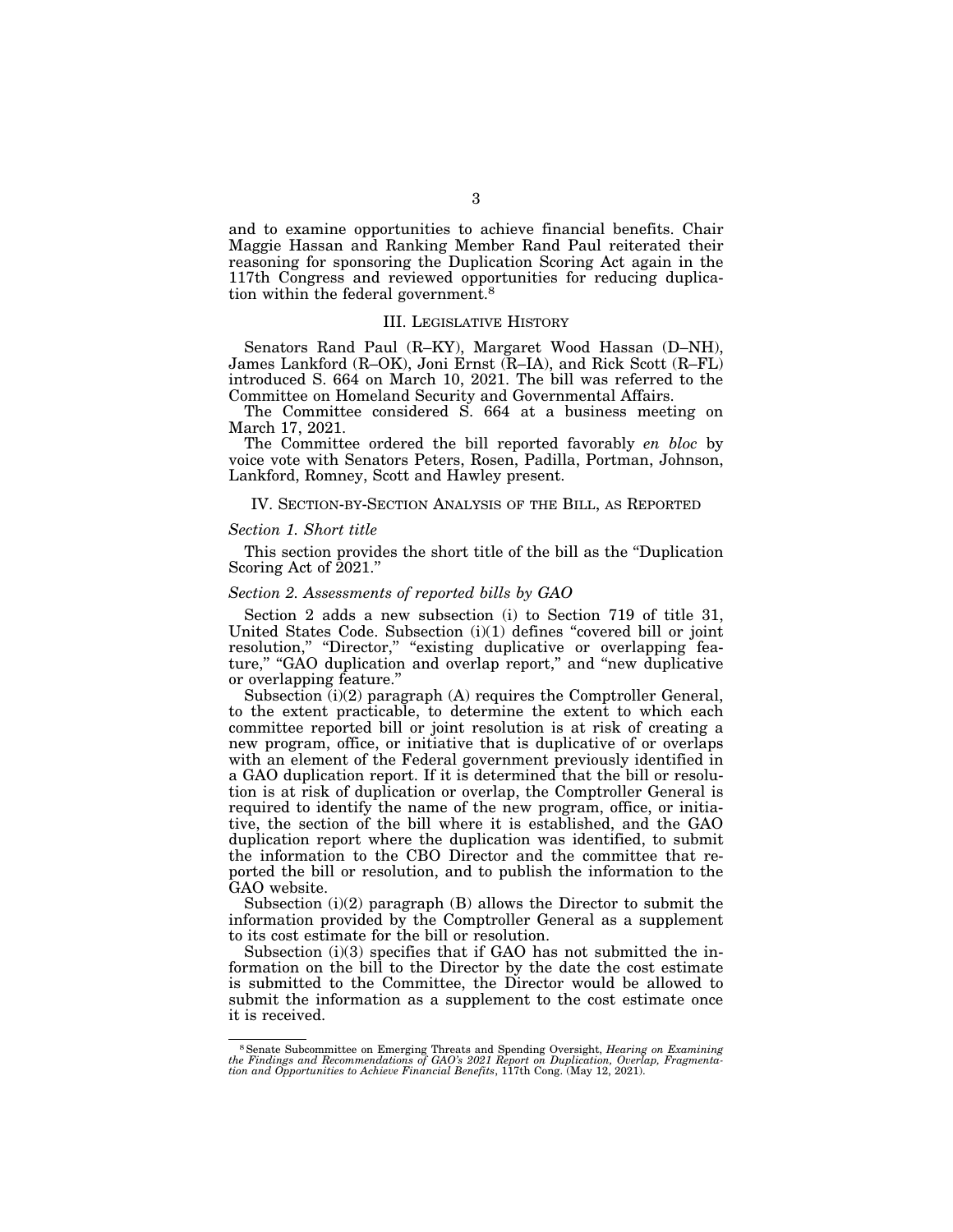## *Section 3. Effective date*

This section establishes the effective date as the earlier of: (1) 60 days after OMB issues the agency program inventory list required under section  $1122(a)$  of Title 31; or  $(2)$  the start of a new Congress that is one year after the date of enactment.

#### V. EVALUATION OF REGULATORY IMPACT

Pursuant to the requirements of paragraph 11(b) of rule XXVI of the Standing Rules of the Senate, the Committee has considered the regulatory impact of this bill and determined that the bill will have no regulatory impact within the meaning of the rules. The Committee agrees with the Congressional Budget Office's statement that the bill contains no intergovernmental or private-sector mandates as defined in the Unfunded Mandates Reform Act (UMRA) and would impose no costs on state, local, or tribal governments.

#### VI. CONGRESSIONAL BUDGET OFFICE COST ESTIMATE

U.S. CONGRESS, CONGRESSIONAL BUDGET OFFICE, *Washington, DC, April 5, 2021.* 

## Hon. GARY C. PETERS,

*Chairman, Committee on Homeland Security and Governmental Affairs, U.S. Senate, Washington, DC.* 

DEAR MR. CHAIRMAN: The Congressional Budget Office has prepared the enclosed cost estimate for S. 664, the Duplicate Scoring Act of 2021.

If you wish further details on this estimate, we will be pleased to provide them. The CBO staff contact is Matthew Pickford.

Sincerely,

# PHILLIP L. SWAGEL,<br>*Director*.

Enclosure.

| S. 664, Duplication Scoring Act of 2021<br>As ordered reported by the Senate Committee on Homeland Security and Governmental Affairs<br>on March 17, 2021 |      |                                                                         |  |           |                        |               |  |
|-----------------------------------------------------------------------------------------------------------------------------------------------------------|------|-------------------------------------------------------------------------|--|-----------|------------------------|---------------|--|
| By Fiscal Year, Millions of Dollars                                                                                                                       | 2021 |                                                                         |  | 2021-2026 |                        | 2021-2031     |  |
| Direct Spending (Outlays)                                                                                                                                 |      |                                                                         |  |           |                        |               |  |
| <b>Revenues</b>                                                                                                                                           |      |                                                                         |  |           |                        |               |  |
| Increase or Decrease (-)<br>in the Deficit                                                                                                                |      |                                                                         |  |           |                        |               |  |
| <b>Spending Subject to</b><br><b>Appropriation (Outlays)</b>                                                                                              |      |                                                                         |  |           |                        | not estimated |  |
| Statutory pay-as-you-go<br>procedures apply?                                                                                                              | No.  |                                                                         |  |           | <b>Mandate Effects</b> |               |  |
| Increases on-budget deficits in any<br>of the four consecutive 10-year<br>periods beginning in 2032?                                                      | No.  | Contains intergovernmental mandate?<br>Contains private-sector mandate? |  |           | No<br>No.              |               |  |
| $*$ = between zero and \$500,000.                                                                                                                         |      |                                                                         |  |           |                        |               |  |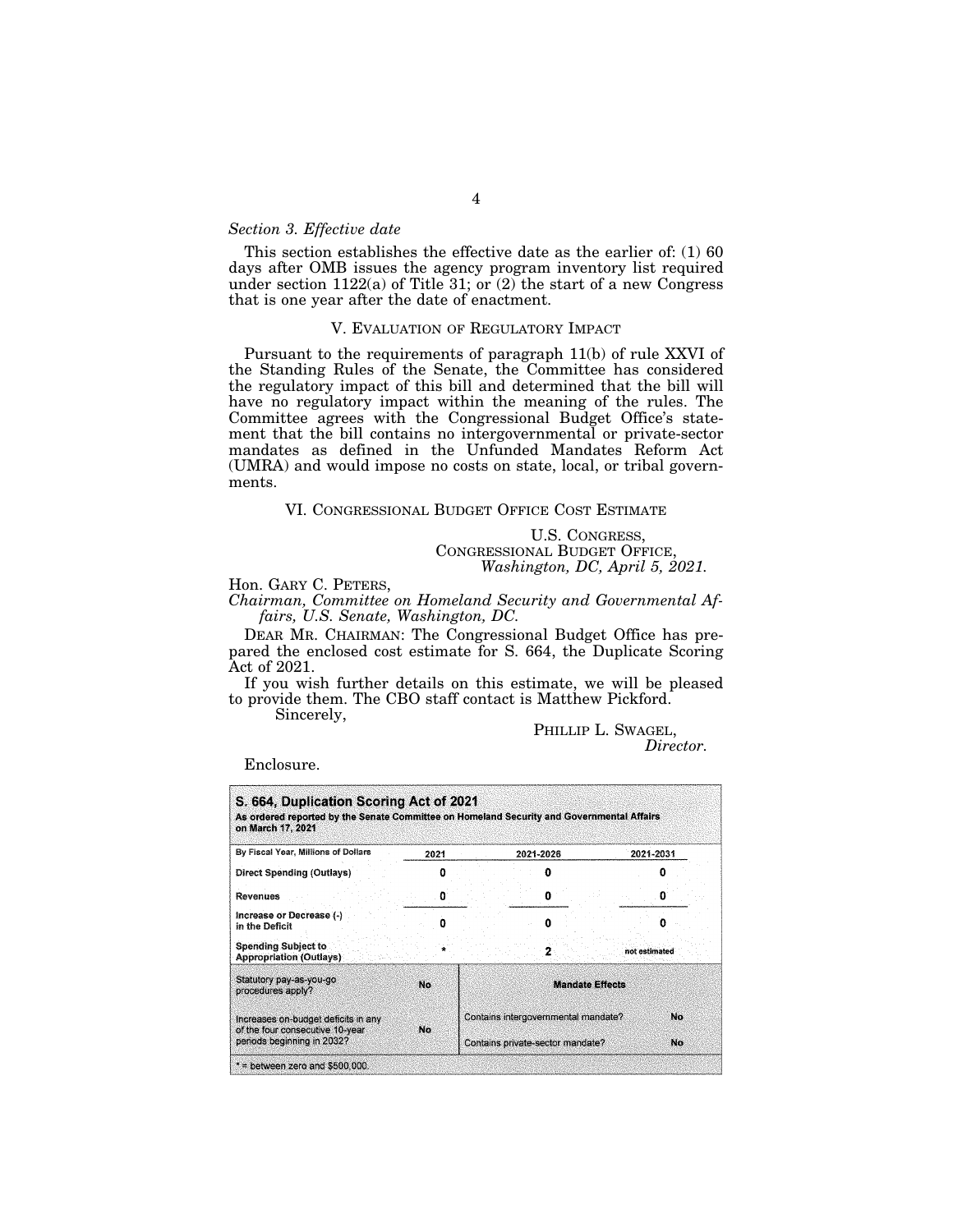S. 664 would require the Government Accountability Office (GAO) to review all legislation that has been reported by any Congressional committee to determine if that legislation includes programs that would duplicate or overlap with programs that GAO has identified in its annual reports on duplicative and overlapping programs. The bill also would require GAO to post this information on its website and to provide the information to CBO. CBO also reviews all bills ordered reported by a Congressional committee as part of our statutory requirement to provide cost estimates of those bills.

Over the last 10 years CBO has reviewed, on average, about 650 bills a year that have been ordered reported by a Congressional authorizing committee. On that basis and using information from CBO and GAO about the number of people needed for GAO to also review those bills, CBO estimates that the additional work under S. 664 would cost less than \$500,000 annually; for GAO those costs would total about \$2 million over the 2021–2026 period and for CBO those costs would be insignificant over the same period. Any additional spending would be subject to the availability of appropriated funds.

The CBO staff contact for this estimate is Matthew Pickford. The estimate was reviewed by H. Samuel Papenfuss, Deputy Director of Budget Analysis.

#### VII. CHANGES IN EXISTING LAW MADE BY THE BILL, AS REPORTED

In compliance with paragraph 12 of rule XXVI of the Standing Rules of the Senate, changes in existing law made by S. 664 as reported are shown as follows (existing law proposed to be omitted is enclosed in brackets, new matter is printed in italic, and existing law in which no change is proposed is shown in roman):

#### **TITLE 31**

\* \* \* \* \* \* \*

## **Subtitle I—General**

\* \* \* \* \* \* \*

## **CHAPTER 7—GOVERNMENT ACCOUNTABILITY OFFICE**  \* \* \* \* \* \* \*

#### **Subchapter II—General Duties and Powers**

|  | SEC. 719. COMPTROLLER GENERAL REPORTS. |  |  |
|--|----------------------------------------|--|--|

 $(a) * * *$ 

\* \* \* \* \* \* \* *(i)* 

*(1) In this subsection—* 

*(A) the term 'covered bill or joint resolution' means a bill or joint resolution of a public character reported by an committee of Congress (including the Committee on Appropriations and the Committee on the Budget of either House);*